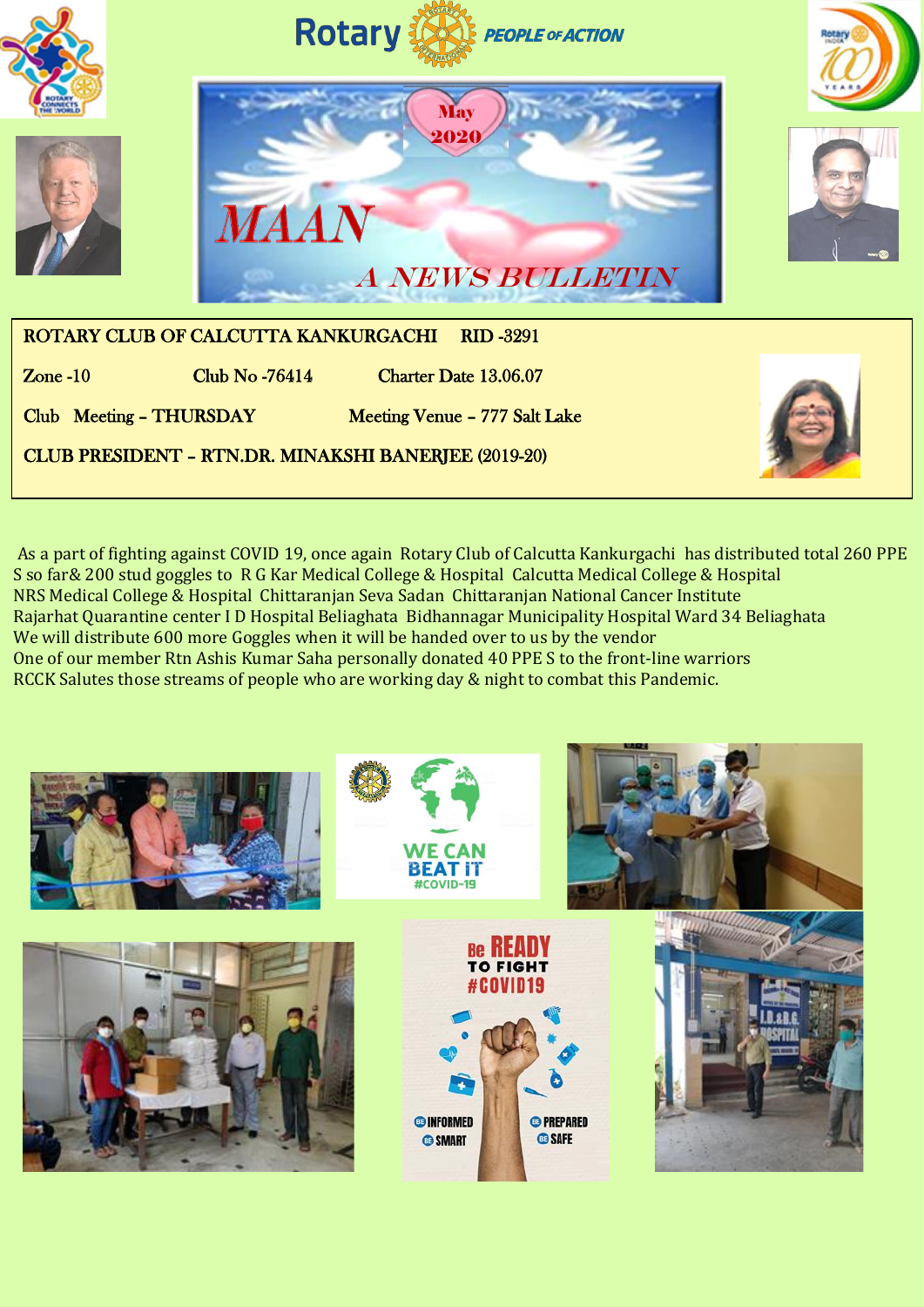Rotary proudly serve humanity. Anywhere anytime . On behalf of RC Calcutta Kankurgachi Rtn. Nandita Sinha distributing food packets to underprivileged families facing trouble due to COVID 19 and Lockdown



Last phase of Stud Goggles distribution

**The 324th RWM** was held on 14th May via Google meet

President Rtn.Dr.Minakshi Banerjee called the meeting to order . The National Anthem tune was played

President informed members about several medical and couple of Non-medical projects to Fight against Corona were completed successfully . She also informed about bagging of another 600 stud goggles which will be distributed in different hospitals and local clubs volunteering for COVID 19 patients.

President also informed that as per she have been intimated from District team, if an amount of 50000/- can be mobilized , there is a chance for club to become associated with District COVID 19 grant and can be benefited with a 1:1 ratio as a kind from District . The suggestion was supported by PP Supriyo Lodh and other members .

President suggested for installation of a ventilator machine in association with any COVID free hospital in the name of Late PP Sumita Lodh which can be one sustainable project subject to a couple of conditions

Club trainer PP Sobhan Das informed as no meetings were held in EIRWT board, the proposal of E learning project is temporally suspended

President informed about one invitation of ANTAKSHATI Competition from RC Calcutta Avyana and she requested IPP Rtn. Ranjana Mutsuddi to take over the matter and organize a team to participate

As there were no more points to discuss, President terminated the meeting .